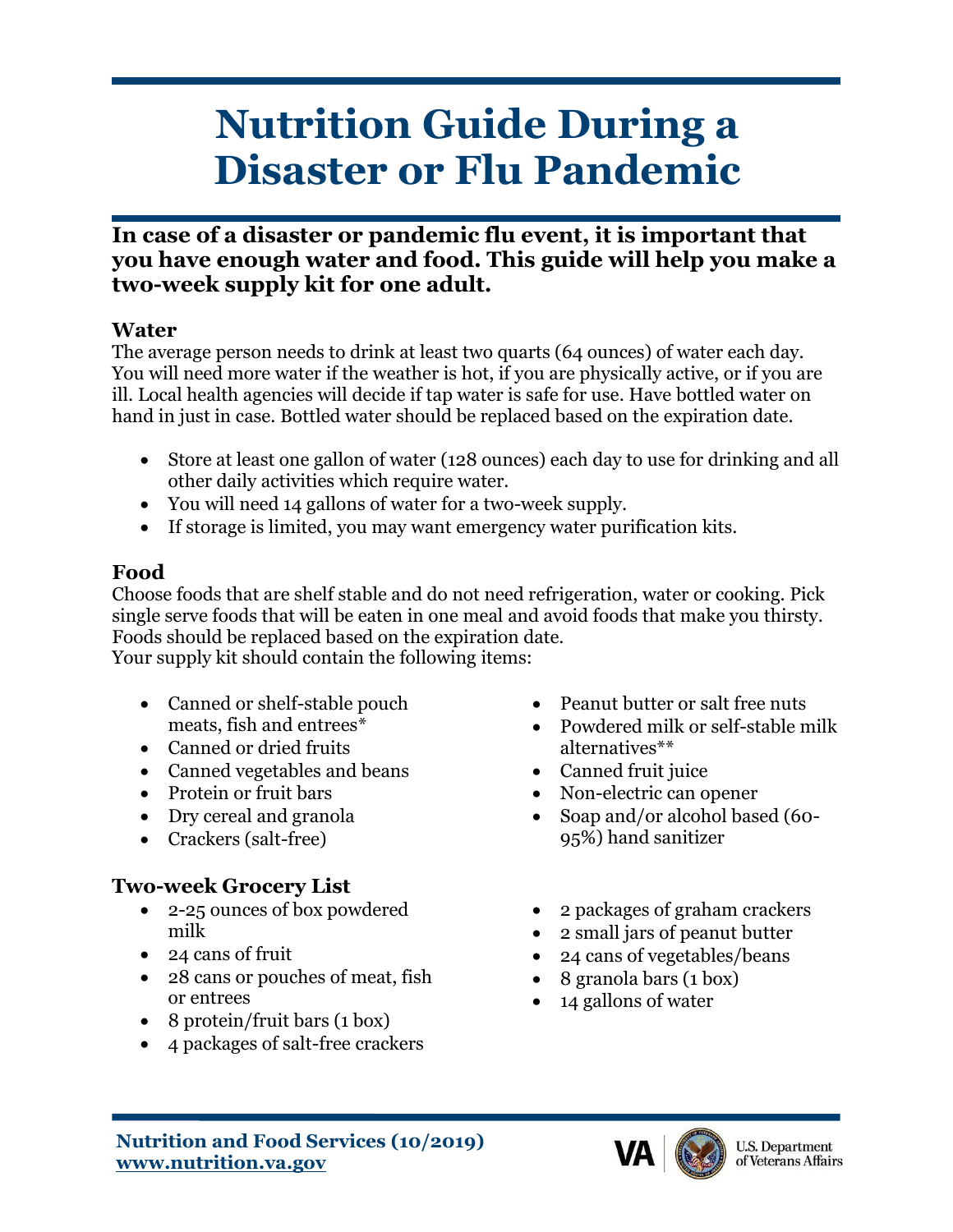#### **Sample Meal Plan for One Week: 1800 Calories**

|         | <b>Breakfast</b>                                                                | Lunch                                                     | <b>Dinner</b>                                  |
|---------|---------------------------------------------------------------------------------|-----------------------------------------------------------|------------------------------------------------|
| Day 1   | 2 graham crackers                                                               | 1 can chicken                                             | 1 can tuna                                     |
|         | 2 tablespoons peanut butter                                                     | 1 can corn                                                | 1 pan peas                                     |
|         | 1 can peaches                                                                   | 10 crackers                                               | 1 can pears                                    |
| Day 2   | 1 granola bar                                                                   | 1 can chili                                               | 1 can pasta                                    |
|         | 2 tablespoons peanut butter                                                     | 1 can fruit cocktail                                      | 1 can carrots                                  |
|         | 1 can apple sauce                                                               | 10 crackers                                               | 1 protein bar                                  |
| Day 3   | 1 cup dry cereal<br>1 fruit bar<br>1 can pineapple<br>1 cup milk                | 1 pouch salmon<br>1 can green beans<br>1 can peaches      | 1 can beef stew<br>1 can greens<br>10 crackers |
| Day 4   | 2 graham crackers                                                               | 1 can tuna                                                | 1 can chili                                    |
|         | 2 tablespoons peanut butter                                                     | 1 can peas                                                | 1 can pineapple                                |
|         | 1 can pears                                                                     | 1 granola bar                                             | 10 crackers                                    |
| Day 5   | 1 granola bar                                                                   | 1 can pasta                                               | 1 pouch salmon                                 |
|         | 2 tablespoons peanut butter                                                     | 1 can carrots                                             | 1 can green beans                              |
|         | 1 can fruit cocktail                                                            | 1 protein bar                                             | 10 crackers                                    |
| Day 6   | 1 cup dry cereal<br>1 fruit bar<br>1 can pears<br>1 cup milk                    | 1 can beef stew<br>1 can spinach or greens<br>10 crackers | 1 can chicken<br>1 can corn<br>1 granola bar   |
| Day $7$ | 2 graham crackers<br>2 tablespoons peanut butter<br>1 can peaches<br>1 cup milk | 1 can pasta<br>1 can green beans<br>1 can applesauce      | 1 can tuna<br>1 can carrots<br>10 crackers     |

- \*Canned entrees include items such as tuna, chicken, beef stew, chili, lentils or beans and rice, salmon and pasta.
- \*\*Use powered milk or milk alternatives (1 cup) at meals as desired or if food intake is low. Powdered milk should be mixed with safe water per package directions.
- If available these substitutions can be made:
	- Fresh milk for powdered milk
	- Bread for crackers
	- Fresh fruit for canned fruit